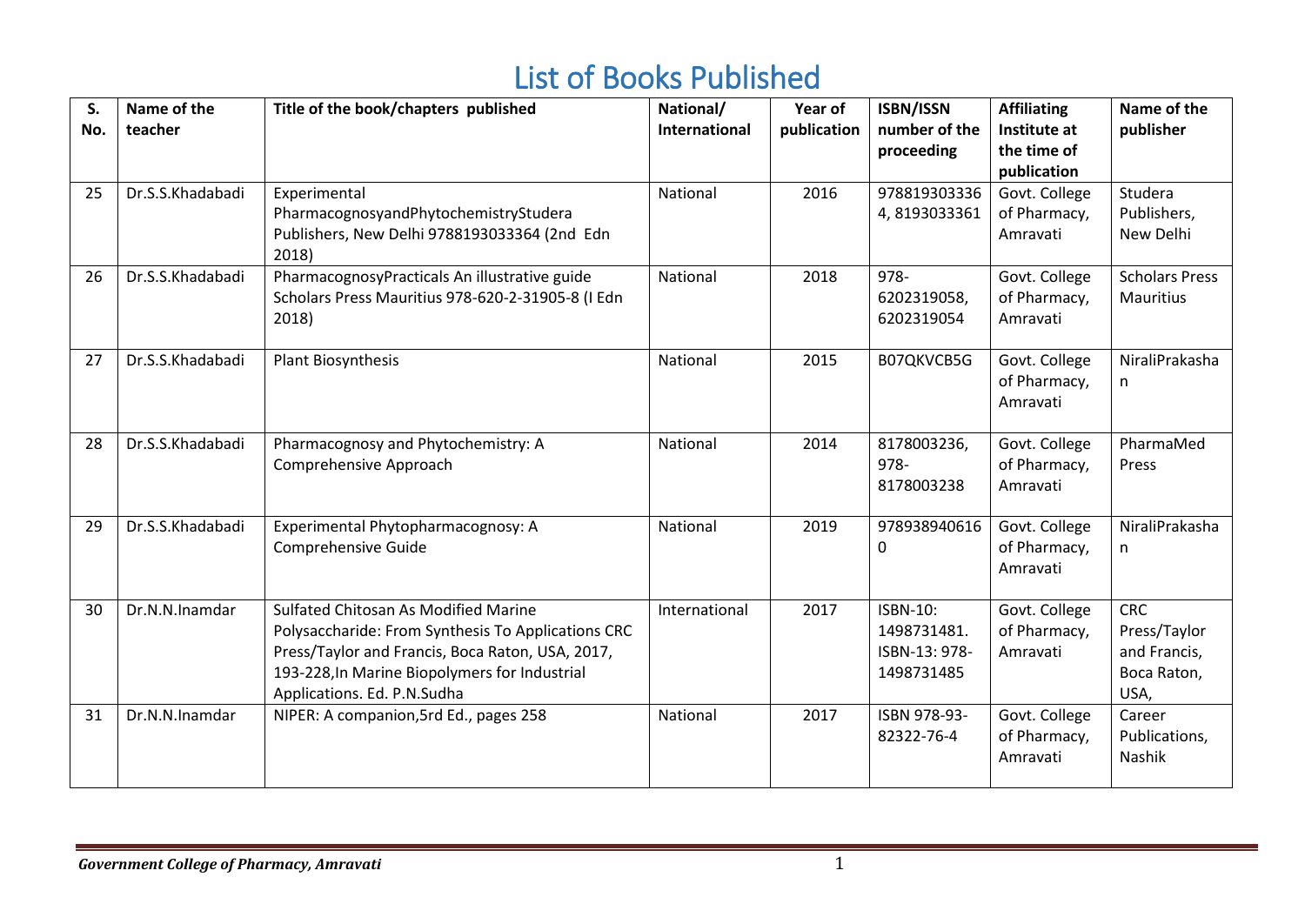| 32 | Dr.N.N.Inamdar  | GPAT: A companion, 14th Ed, pages 1038                                                                                                                                         | National      | 2017 | <b>ISBN-10:</b><br>9382322620                                                   | Govt. College<br>of Pharmacy,<br>Amravati | Career<br>Publications,<br>Nashik                                       |
|----|-----------------|--------------------------------------------------------------------------------------------------------------------------------------------------------------------------------|---------------|------|---------------------------------------------------------------------------------|-------------------------------------------|-------------------------------------------------------------------------|
| 33 | Dr.N.N.Inamdar  | Chitosan and Low Molecular Weight Chitosan:<br>Biological and Biomedical Applications, In Advanced<br>Biomaterials and Biodevices, Ed A. Tiwari, AN<br>Nordin, 2014, 183-242.  | International | 2014 | ISBN:1118773<br>632; ISBN-<br>13:978-<br>1118773635                             | Alana College<br>of<br>Pharmacy, Pun<br>e | WILEY-<br>Scrivener<br>Publishing LLC                                   |
| 34 | Dr.N.N.Inamdar  | Thiolated Chitosan: Preparation, Properties and<br>Applications, n: Chitin and Chitosan Derivatives:<br>Advances in Drug Discovery and Developments Ed<br>Se-Kwon Kim, 121-150 | International | 2014 | ISBN:9781466<br>566286 (print)<br><b>ISBN</b><br>978146656632<br>3 (electronic) | Alana College<br>οf<br>Pharmacy, Pun<br>e | <b>CRC</b><br>Press/Taylor<br>and Francis,<br>Boca Raton,<br><b>USA</b> |
| 35 | Dr.N.R.Kotagale | <b>Community Pharmacy</b>                                                                                                                                                      | National      | 2018 | 978-93-82322-<br>$72-6$                                                         | Govt. College<br>of Pharmacy,<br>Amravati | Career<br>Publications,<br>Nashik                                       |
| 36 | Dr.S.L.Deore    | <b>Experimental Pharmacognosy and</b><br>PhytochemistryStudera Publishers, New Delhi<br>9788193033364 (2nd Edn 2018)                                                           | National      | 2016 | 978819303336<br>4,8193033361                                                    | Govt. College<br>of Pharmacy,<br>Amravati | Studera<br>Publishers,<br>New Delhi                                     |
| 37 | Dr.S.L.Deore    | Plant Biosynthesis                                                                                                                                                             | National      | 2015 | B07QKVCB5G                                                                      | Govt. College<br>of Pharmacy,<br>Amravati | NiraliPrakasha<br>n                                                     |
| 38 | Dr.S.L.Deore    | Pharmacognosy and Phytochemistry: A<br>Comprehensive Approach                                                                                                                  | National      | 2014 | 8178003236,<br>978-<br>8178003238                                               | Govt. College<br>of Pharmacy,<br>Amravati | PharmaMed<br>Press                                                      |
| 39 | Dr.S.L.Deore    | Experimental Phytopharmacognosy: A<br>Comprehensive Guide                                                                                                                      | National      | 2019 | 978938940616<br>0                                                               | Govt. College<br>of Pharmacy,<br>Amravati | NiraliPrakasha<br>n                                                     |